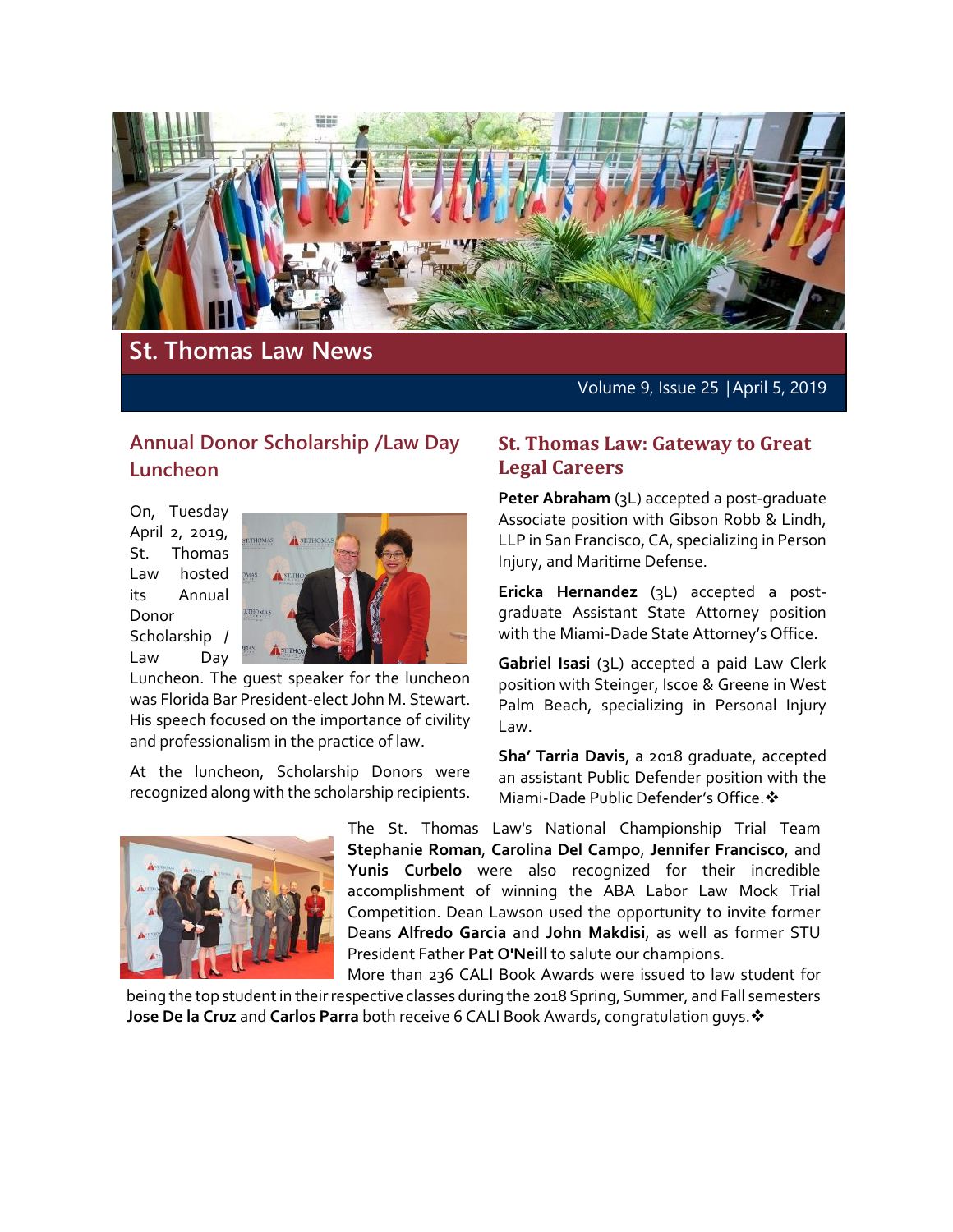## **Campus Events**

| April 5:  | VITA Tax Preparation, Law Library @<br>10:00 a.m.                            |
|-----------|------------------------------------------------------------------------------|
| April 8:  | Third District Court of Appeal Oral Arguments,<br>Moot Courtroom @ 9:00 a.m. |
| April 9:  | Women on the Bench, Moot Courtroom @<br>12:00 p.m.                           |
| April 10: | Breezeway Chatter, Cordero Breezeway @<br>12:00 p.m.                         |
| April 12: | 1L Legal Skills Course                                                       |
| April 17: | <b>Friday Classes Meet</b>                                                   |



## **Spring Graduation Information**

The Baccalaureate Mass is scheduled for Thursday, May 9, 2019, and the commencement ceremony is Friday, May 10, at St. Thomas University in the Fernandez Family Center for Leadership and Wellness at 9:00 a.m. An Open House-Reception will be held immediately following the commencement ceremony in the Cordero Breezeway. At the Open House-Reception, various stations around the law school buildings will have light refreshments including wine and cheese. Students will be able to give their family a tour of the school and take pictures with friends and professors.

## **Additional Scholarship Recipients**

| The Tamar L. Crouch Memorial Scholarship                                        | Digdem Ameseder                                                                                          |
|---------------------------------------------------------------------------------|----------------------------------------------------------------------------------------------------------|
| Harold W. "Butch" Gabel III St. Thomas More Award                               | César Florian                                                                                            |
| Excellence in Intellectual Property Law (Trademark)<br>Award                    | Gianni Piantini                                                                                          |
| Arya Laghaie Indigenous Peoples" Rights Scholarship                             | Samiya Tabasum and<br><b>Munkh-Ochir Terbish</b>                                                         |
| John & June Mary Makdisi Human Rights Scholarship                               | Samiya Tabasum                                                                                           |
| Professor Dr. Amy Ronner & Dr. Michael Pacin<br>Therapeutic Jurisprudence Award | Digdem Ameseder, Andrej Milic,<br>Carlos Emilio Gómez Pineda, Samiya<br>Tabasum, and Munkh-Ochir Terbish |
| The Honorable Peter R. Palermo Scholarship                                      | Christian Gonzalez Rivera, Mary<br>Rojas, Daniel Vazquez, Evelyn Vernet,<br>and James Zumpano            |
| Professor Siegfried Wiessner Intercultural Human<br>Rights Essay Award          | Digdem Ameseder, Carlos Emilio<br>Gómez Pineda, and Samiya Tabasum                                       |
| Professor Mark Wolff Tax Scholarship                                            | Christian Batallas, Kaylee Bybee,<br><b>Brandon Chuck, and Robert Martin *</b>                           |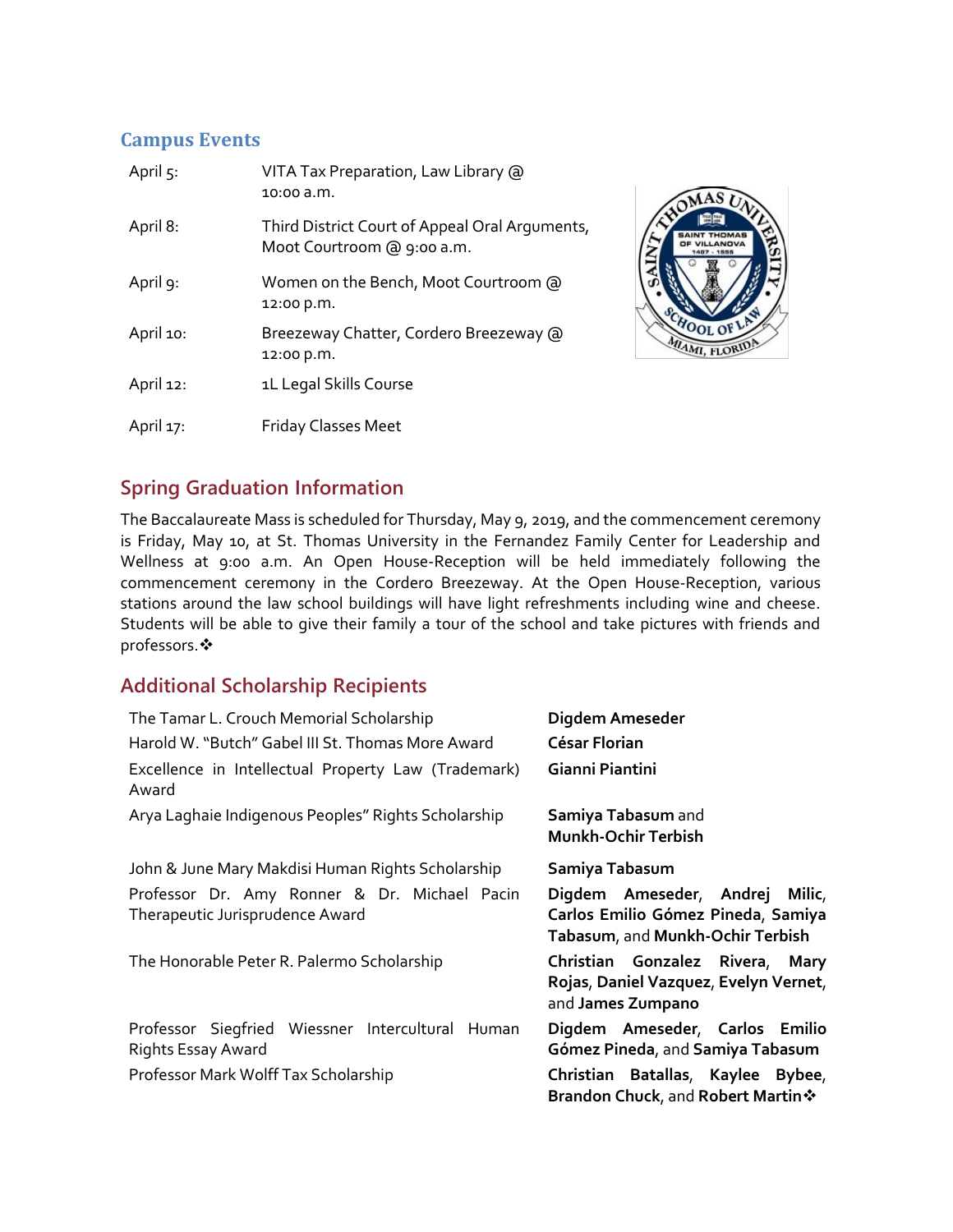### **Fancy Hats and Brilliant Bowties Event**

The Gwen S. Cherry Black Women Lawyers Association held their annual Fancy Hats and Brilliant Bowties event at Gulfstream Park on St. Patrick's Day. After some informative presentations and selecting the winners of the best hat and bowtie, the attendees headed to the winner's circle for a race! Career Counselor **Laura Varela** attended, spending time with St. Thomas Law alumna **Julie Harris-Nelson** '94 and current 1L student, **Jaime Noicely**.

## **Haitian Lawyers Association 21 Annual Scholarship Gala**

On Saturday, March 16, 2019, Public Sector Career Counselor **Sherea Randle** and seven St. Thomas Law students attended the annual Haitian Lawyers Association 21st Annual Scholarship Gala. **Sabryna Raymond** (3L) at St. Thomas Law was one of the 2019 scholarship recipients. In addition, Judge **Lody Jean** '04, a St. Thomas Law Alum, was also one of the 2019 honorees.

### **MDEAT Miami-Dade County Teen Court**

On Friday, March 15, 2019, Public Sector Career Counselor **Sherea Randle** attended the Miami-Dade Economic Advocacy Trust opening of the Miami-Dade County Teen Court 21<sup>st</sup> Anniversary Lobby Exhibit. Teen Court offers teens exposure to judicial processes, community service opportunities, and allows adults to get involved. Ms. Randle serves as one of the volunteer teen court judges for the program.  $\cdot \cdot$ 

#### **Miami Lakes Bar Association & St. Thomas Law Happy Hour**

On Thursday, March 14, 2019, the Miami Lakes Bar Association and the Dominican Bar Association in conjunction with St. Thomas Law hosted a Saint Patrick's Day Happy Hour at Miller Ale House in Miami Lakes. The event was well attended with many St. Thomas Law alumni and a couple of prospective students. Dean **Tamara Lawson** and Judge Geraldine Hogan were among the attendees.

#### **St. Thomas Law Students Awarded the Miami-Dade FAWL Scholarship**

On March 13, 2019, law students **Ashanti Palmer** (2L) and **Morgan Levine** (2L) were awarded the Miami-Dade Florida Association for Women Lawyers (FAWL) scholarship presented at the Women Making History and Scholarship Awards Presentation at The Freedom Tower in downtown Miami. Florida Supreme Court Justice Barbara Lagoa, was also honored with the 2019 Women Making History award. ❖

## **Booher Inn of Court Professionalism Lunch**

St. Thomas Law was a Title Sponsor at the March 13<sup>th</sup> Booher American Inn of Court Professionalism Luncheon. Held at the Lauderdale Yacht Club, Florida Supreme Court Chief Justice Canady was the keynote speaker. Our students had the opportunity to speak with Justice Canady and the law school's own Judge Tarlika Nunes-Navarro '10. \*

#### **Alumni(ae) News**

**Ramon Alvarez**, a 2014 graduate, was recently promoted to a Delegate (in-house counsel) position with ARK.io, an International Firm that specializes in Blockchain Solutions.